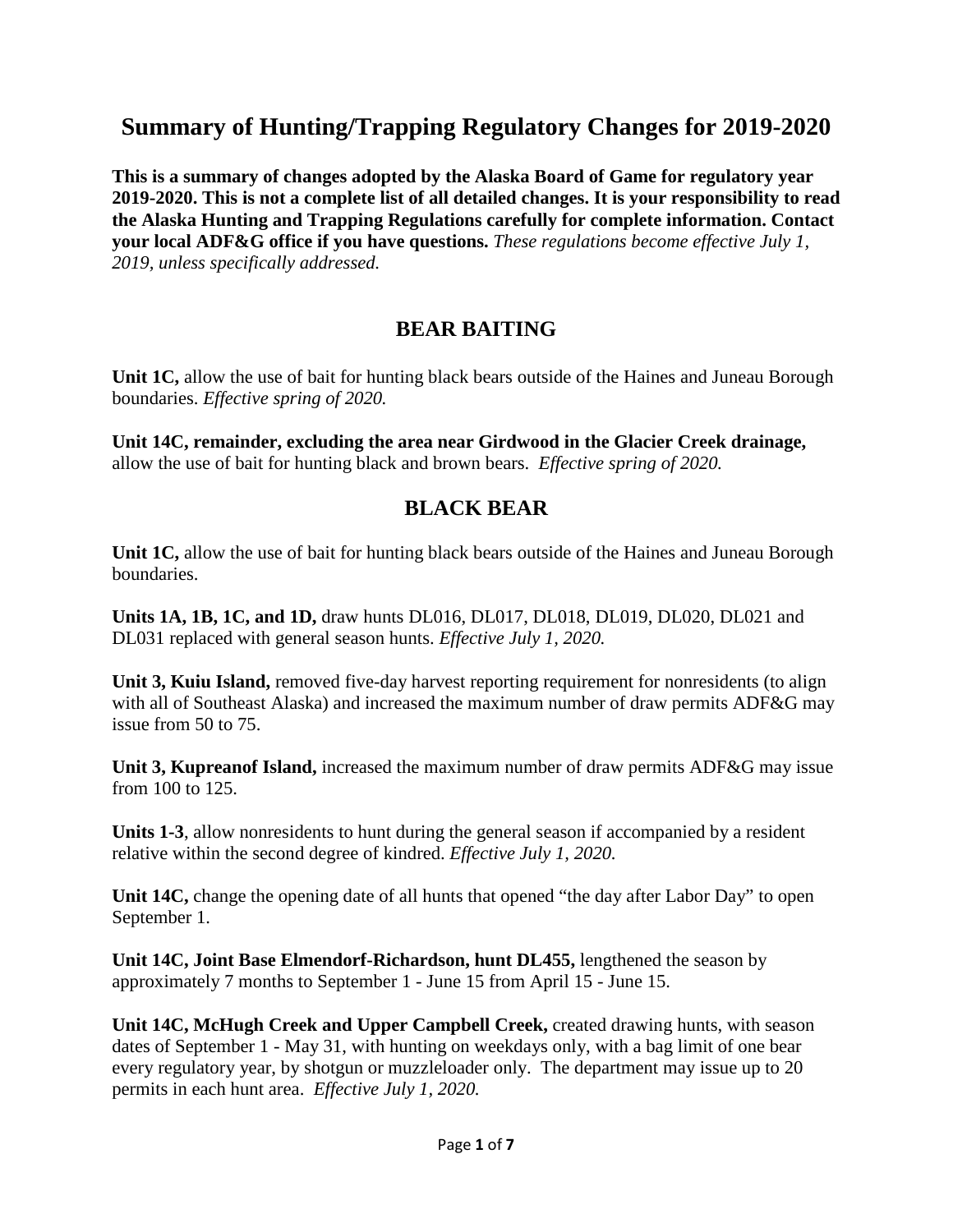## **BROWN BEAR**

**Unit 3,** added a fall registration brown bear season (September 15-December 31).

Unit 8, removed the May application period for guided nonresident hunters and combined it with the November-December drawing application period. *Effective not earlier than May 2020, and subject to change.*

**Unit 9A,** modified the fall season dates to October 1 - October 21, and retained the spring season of May 10 - May 31. Seasons are still open in fall of odd numbered years only and spring of even numbered years only.

**Unit 9B,** modified the fall season dates to September 20 - October 21, and retained the spring season of May 10 - May 31. Seasons are still open in fall of odd numbered years only and spring of even numbered years only.

**Unit 14C,** change the opening date of all hunts that opened "the day after Labor Day" to open September 1.

**Unit 14C, remainder,** changed the bag limit to one bear every regulatory year, from one bear every four regulatory years.

### **CARIBOU**

**Unit 7, north of the Sterling Hwy and west of the Seward Hwy (DC001),** shortened the season dates from Aug. 10 - Dec. 31 to Aug. 10 - Sept. 20 to align with other caribou seasons on the Kenai Peninsula. *Effective July 1, 2020.*

### **DEER**

**Unit 1C, Douglas Island,** only one doe may be included in the Sept 15-Dec 31 any deer bag limit.

**Unit 3, Mitkof, Woewodski, and Butterworth islands, and that portion of Kupreanof Island on the Lindenberg Peninsulsa east of the Portage Bay - Duncan Canal Portage,** extended the resident deer season to Oct 1-Nov 7.

**Unit 3, Petersburg Management Area,** extended the season to Oct 1-Dec 15.

**Unit 4, remainder,** increased the bag limit from four deer to six.

## **ELK**

**Units 1, 2, and the remainder of Unit 3,** eliminated the general season elk hunt.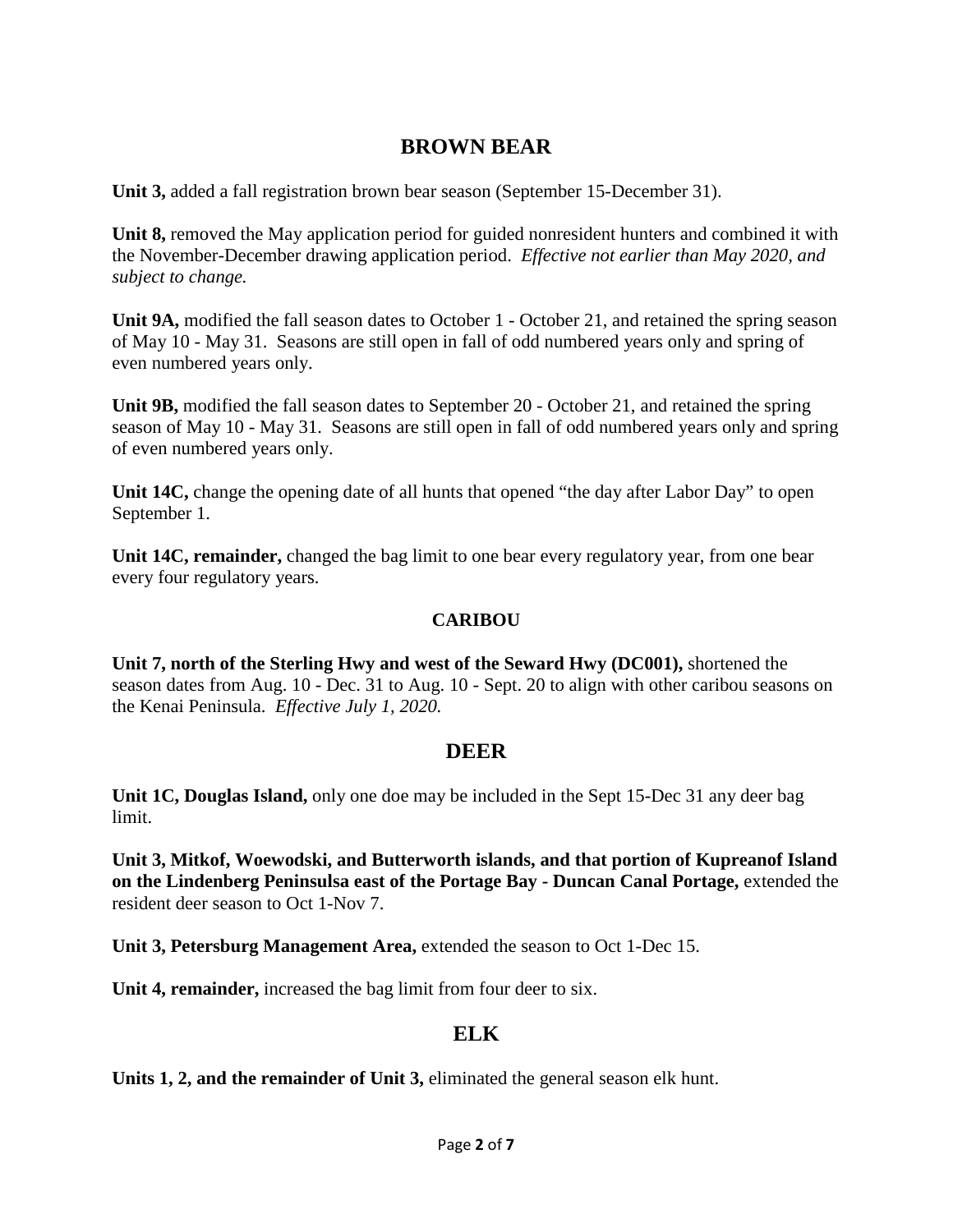## **MOOSE**

**Unit 5A, east of the Dangerous River and to the boarder of Glacier Bay National Park,** extended the season to September 30-November 15.

**Unit 6B,** clarified the controlled use area is closed to the use of any motorized vehicle for moose hunting, including the transportation of moose hunters, or moose hunting gear, from August 25- September 4.

**Unit 14C,** change the opening date of all hunts that opened "the day after Labor Day" to open September 1.

**Units 7 and 15, excluding Kalgin Island,** establish resident only drawing hunts with a bag limit of any bull, and season dates of September 1 - September 25. *Effective July 1, 2020.*

**Units 7 and 15, excluding Kalgin Island and that portion southwest of a line from Point Pogibshi to the point of land between Rocky Bay and Windy Bay,** changed the bag limit for the general season harvest ticket hunt to one moose with a spike on at least one side or 50-inch antlers or antlers with 3 or more brow tines on at least one side.

**Unit 15B,** change the drawing hunts to general season harvest ticket hunts. *Effective July 1, 2020.*

**Unit 16A,** created two new drawing hunts, one with a bag limit of any bull, with season dates of August 20 - September 25, and up to 50 permits will be available. The other drawing hunt is for antlerless moose, with season dates of August 20 - September 25, and up to 200 permits will be available. Both hunts will be advertised in the 2019 November/December application period and the hunts will first be held in the fall of 2020.

**Unit 18, south of the Eek River drainage and north of the Goodnews River drainage,**  established a registration hunt for residents only, with a bag limit of one bull moose, and season dates of September 1 - September 30.

**Unit 19A, remainder,** open a resident only registration hunt with a bag limit of one antlered bull, with season dates of September 1- September 5. Permits are available within the hunt area only, during the month of July. Only one permit is allowed per household, and successful hunters must report within 15 days of harvest. Only 30 permits will be issued the first year. Proxy hunting is not allowed. If the 2-year average bull: cow ratio drops below 35 bulls: 100 cows the hunt area will close; and if the harvestable portion drops below the lower range of the ANS - the area will return to a closure rather than go to a Tier II hunt.

**Unit 21D, that portion south of the south bank of the Yukon River, downstream of the upriver entrance of Kala Slough and west of Kala Creek,** created a resident only registration hunt. A fifteen-day season in March will be announced by Emergency Order, with a bag limit of one moose, the take of cows accompanied by calves is prohibited.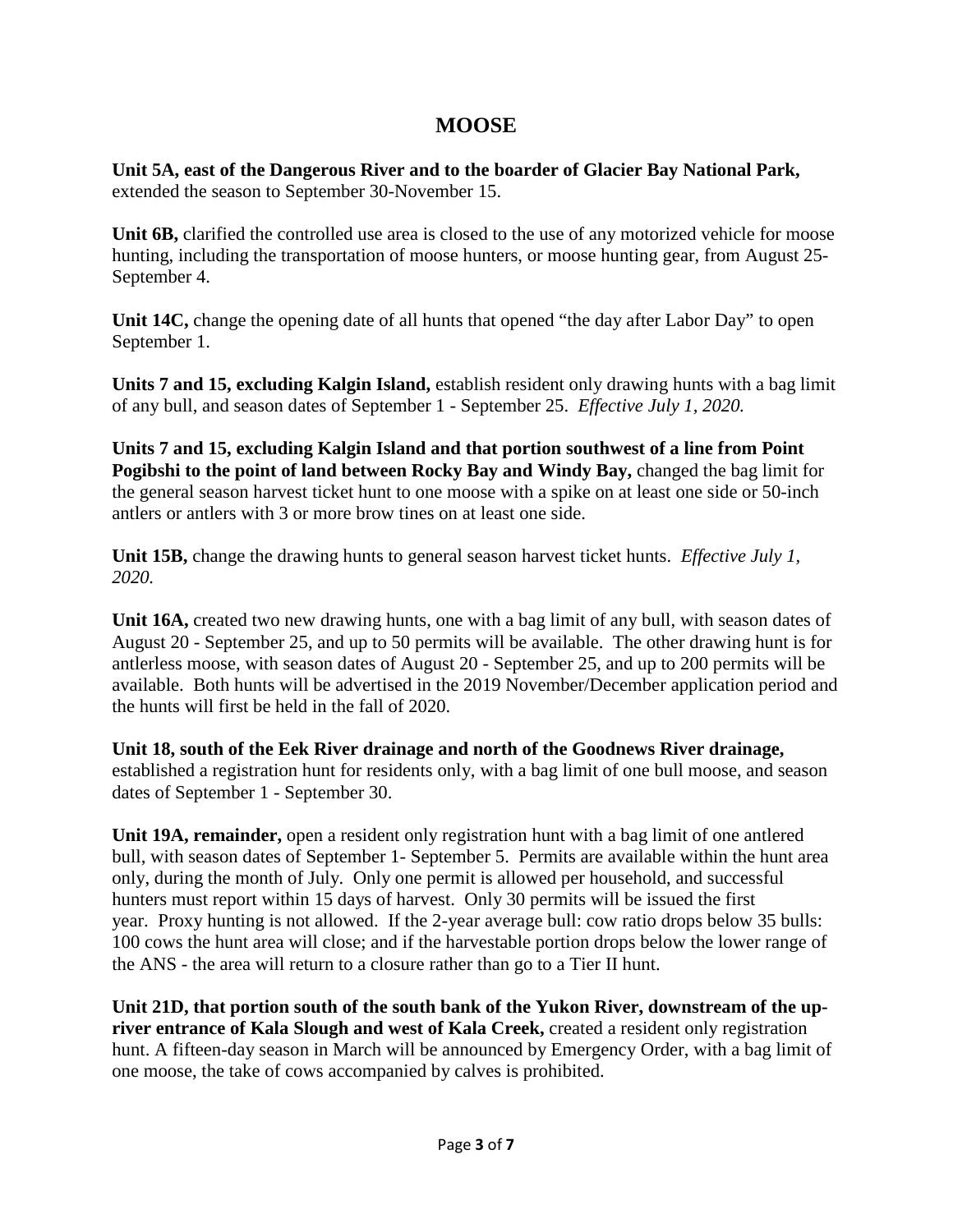## **MOUNTAIN GOAT**

**Unit 1A, Revillagigedo Island,** eliminated draw hunt DG007 and added the area to registration hunt RG001.

**Unit 1A, Revillagigedo Island,** increased the maximum number of draw permits ADF&G may issue for DG005 and DG006 from 25 to 50.

**Unit 1C,** clarified the hunt area boundary of RG014.

**Units 1A and 1B, that portion on the Cleveland Peninsula south of the divide between Yes Bay and Santa Anna Inlet,** created a resident and nonresident draw hunt with a bag limit of one male goat, and season dates of August 1-December 31. ADF&G may issue up to six permits. *Effective July 1, 2020.*

**Unit 8, hunts RG471-RG479,** lengthened the season by approximately 6 weeks, by changing the dates from November 1 - December 15 to November 1 - January 31.

**Unit 8, RG480,** lengthened the season by approximately 11 days, by changing the dates from August 20 - March 20 to August 20 - March 31, and changed the bag limit from two goats total, to two goats, only one of which may be a billy.

**Unit 8, hunts RG478 and RG479,** allow the use of bow and arrow only from November 1 - December 15, and the use of muzzleloaders, crossbows, or bow and arrow only from December 16 - January 31, and did not change the bag limit.

**Unit 14C,** change the opening date of all hunts that opened "the day after Labor Day" to open September 1.

**Unit 14C, Lake George, hunt DG888,** changed nonresident archery only hunt from a drawing hunt to a registration hunt. *Effective July 1, 2020.*

**Unit 15C, that portion beginning at the mouth of Jakolof Creek, then southwesterly along the shore of Kachemak Bay to the mouth of the Port Graham River, then southeasterly up the Port Graham River approximately 6 miles, then southerly up the south fork to the divide, then easterly across the divide to the main drainage that flows into Windy Bay, then southeasterly down the creek to Windy Bay, then easterly along the shoreline to the mouth of Rocky River, then northerly up the Rocky River and Windy River to the divide separating Windy River from Jakolof Creek, then across that divide to Jakolof Creek, then down Jakolof Creek to the point of origin,** established a new drawing hunt for residents with a bag limit of one goat, the taking of nannies with kids is prohibited, and if a hunter takes a nanny they are prohibited from harvesting a goat on the Kenai Peninsula for 5 regulatory years, with season dates of August 10 - October 15. This hunt will first be held in the fall of 2020. Beginning in the fall of 2019, the department will assign separate hunt numbers to the early and late registration seasons in the same hunt area.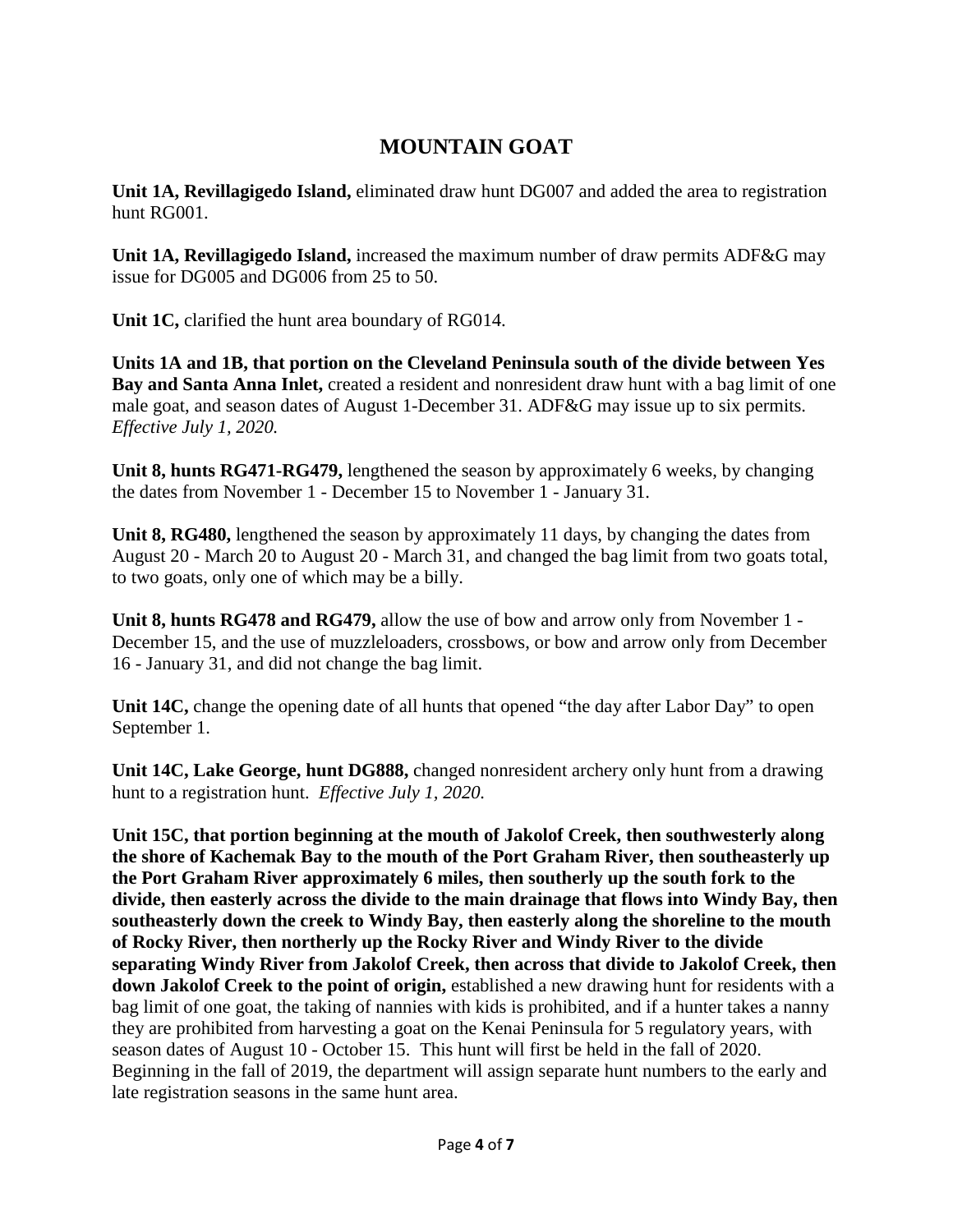#### **SHEEP**

**Unit 14C,** change the opening date of all hunts that opened "the day after Labor Day" to open September 1.

### **WATERFOWL**

**Units 1-4,** created alternating waterfowl hunting seasons**.** In odd-numbered years the season will be Sept 1-Dec 16. In even-numbered years the season will be Sept 16-Dec 31.

**Unit 1C, Mendenhall Wetlands State Game Refuge,** created a youth hunt for the first two days of the season. Open to hunters ages 10-17 only. Both the youth and accompanying adult to register with the department prior to hunting. The bag limit counts toward the youth hunter only.

## **BEAVER**

**Units 1-5,** extended the beaver trapping season to November 10-May 15.

**Unit 14C,** amended the beaver trapping season to November 10-April 30.

#### **WOLF**

Unit 2, extended the wolf trapping season to Nov 15-Mar 31. The annual harvest objective was modified to manage for a unit-wide population objective of 150-200 wolves. Eliminated the 14 day sealing requirement (to align with most of Southeast Alaska).

**Unit 1C, Douglas Island Management Area,** increased the annual wolf quota from three to five.

### **SMALL GAME**

Unit 14C, change the opening date of all hunts that opened "the day after Labor Day" to open September 1.

**Unit 14C, Joint Base Elmendorf-Richardson,** require hunter education for small game hunting.

**Unit 15A, within the Skilak Loop Management Area,** expanded the boundary of the youth hunt within the Skilak Loop Management Area to encompass the entire management area, and extended the season to August 10 - March 31 to align the season dates with the remainder of Unit 15.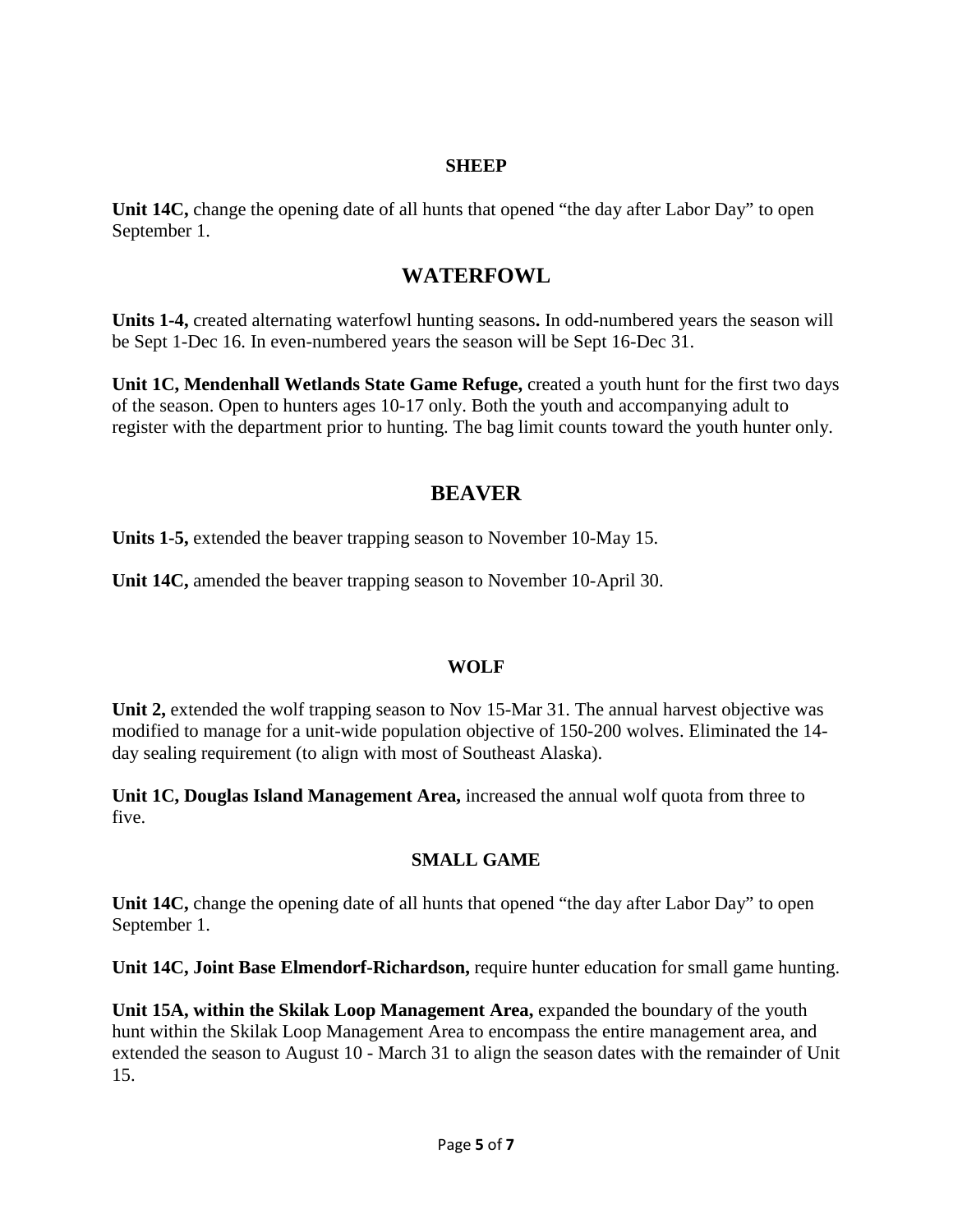### **UNCLASSIFIED GAME**

### **Unit 14C, Joint Base Elmendorf-Richardson,** open a year round season for unclassified game.

## **MISCELLANEOUS**

**Unit 1C, Juneau area,** allow the use of completely submerged traps within one-quarter mile of the following trails: Herbert Glacier Trail, Windfall Lake Trail, Peterson Lake Trail, Spaulding Meadows Trail (including the loop trail), Nugget Creek Trail, Outer Point Trail, Dan Moller Trail, Perseverance Trail, Granite Creek Trail, Mt. Roberts Trail and the Nelson Water Supply Trail, Sheep Creek Trail, Point Bishop Trail, Amalga Trail, Auke Nu/John Muir Trail, Eagle Glacier Trail, Point Bridget Trail, Treadwell Ditch Trail, and Salmon Creek Trail.

**Unit 1C, Douglas Island,** changed the boundary of the big game hunting closed area from Milepost 7 on the North Douglas Highway to the northeast bank of Fish Creek.

**Unit 3, Petersburg Management Area,** updated the Petersburg Management Area to read: that portion of Unit 3 on Mitkof Island north and west of a line from Frederick Point to the highest point in Section 8, T59S, R90E, to the highest point in Section 7, T59S, R80E, to the highest point in Section 13, T59S, R79E, to the highest point in Section 23, T59S, R79E; then due south to 56° 42' 24" N; the area is closed to hunting except that game may be taken by bow and arrow only in areas south of Haugen Drive and outside of 100 yards of any airport property, dwellings, businesses, highways, roads, or streets; and small game may be taken by falconry.

**Unit 4,** Prohibited the use of wheeled vehicles and carts for hunting on the Greens Creek Mine "B" Access road.

**Unit 13B, Clearwater Creek Controlled Use Area,** modified the area to that portion of Unit 13B north of the Denali Hwy, west of up to 100 feet east of the Maclaren Summit Trail from the Denali Hwy north to the southern boundary of the CUA, and including the Maclaren River drainage, east of and including the eastern bank drainages of the Susitna River downstream from and including the Susitna Glacier, and the eastern bank of the Susitna River; and retained the prohibition of motorized vehicles on the Maclaren Summit Trail.

**Unit 14C, Birchwood Management Area,** clarified the boundary of the Birchwood Management Area so it does not overlap with the Eagle River Management Area.

**Units 20, 24, 25, and 26, those portions within the Dalton Highway Corridor Management Area,** clarified the transportation of game is allowed within the corridor unless expressly prohibited by statute. DOT statute currently prohibits the use of snowmachines within the corridor.

**Units 1, 5, 11, 12, 13, 20, and 25,** allowed the harvest of white-tailed deer and mule deer. Harvest is allowed year-round and there is no bag limit. Persons who harvest animals are